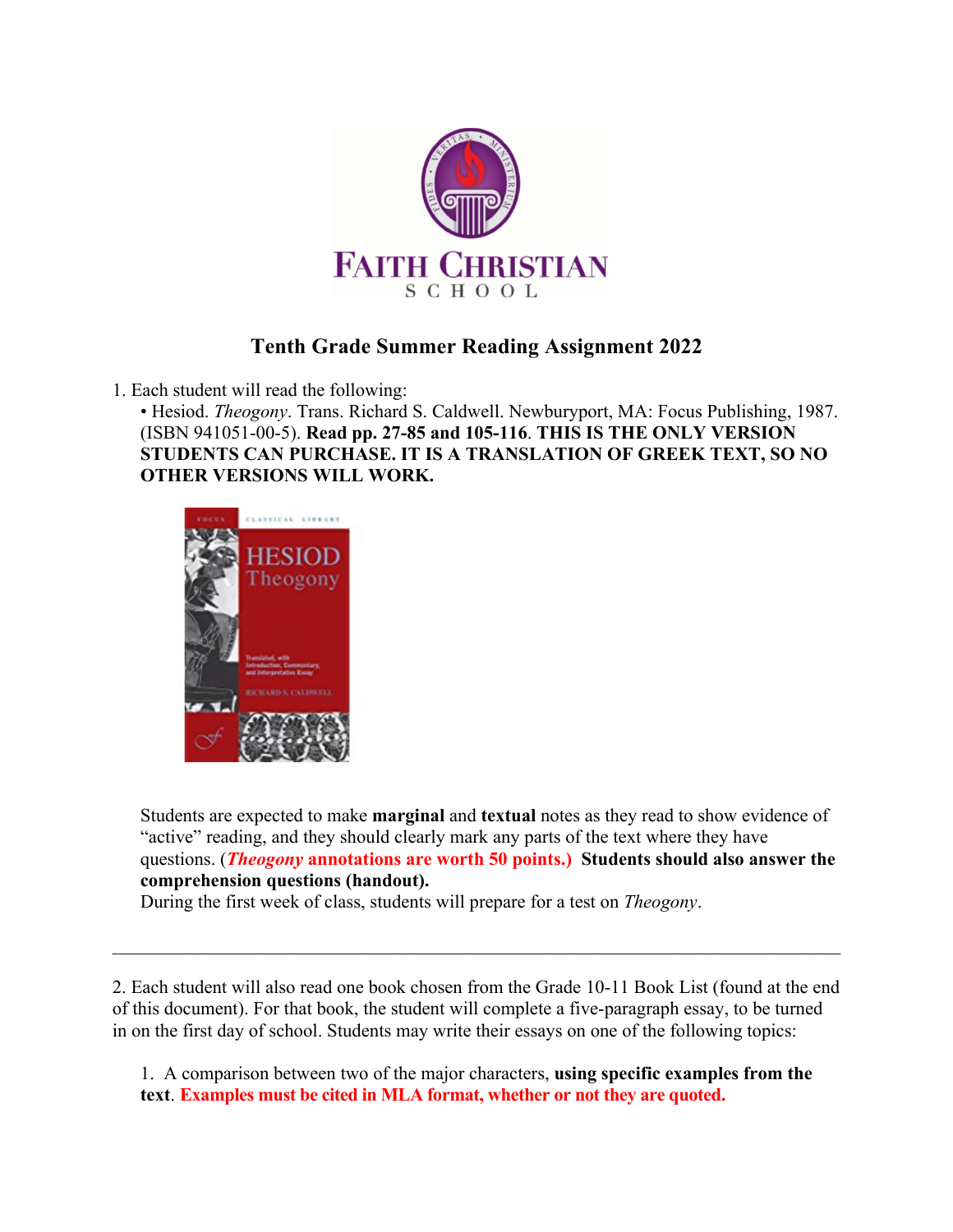2. An explanation of a major theme of the book **with supporting quotes**. **Examples must be cited in MLA format, whether or not they are quoted.**

3. A discussion of setting (time, place, mood/atmosphere) with **specific examples** of **how the setting advances the plot**. **Examples must be cited in MLA format, whether or not they are quoted.**

4. For non-fiction: A description of challenges faced and how they were overcome**, using specific examples from the text. Examples must be cited in MLA format, whether or not they are quoted.**

Checklist for summer essay:

Paper is typed in 12-point, Times New Roman font

Paper is double-spaced, with 1-inch margins on all sides

Paper has a title and page numbers

All quotations from the text are cited in MLA format: **(Author last name page number)** 

Paper contains a Works Cited page\*

\*The Works Cited Entry for a book (with no editor or translator):

Author Last Name, Author First Name. Title. Publisher, publication

date. (NOTE THE HANGING INDENT FOR A WORKS CITED ENTRY!)

Mrs. Hopkins can be reached during the summer at shopkins $@$ fcsva.com. Her cell phone number is 819-2270.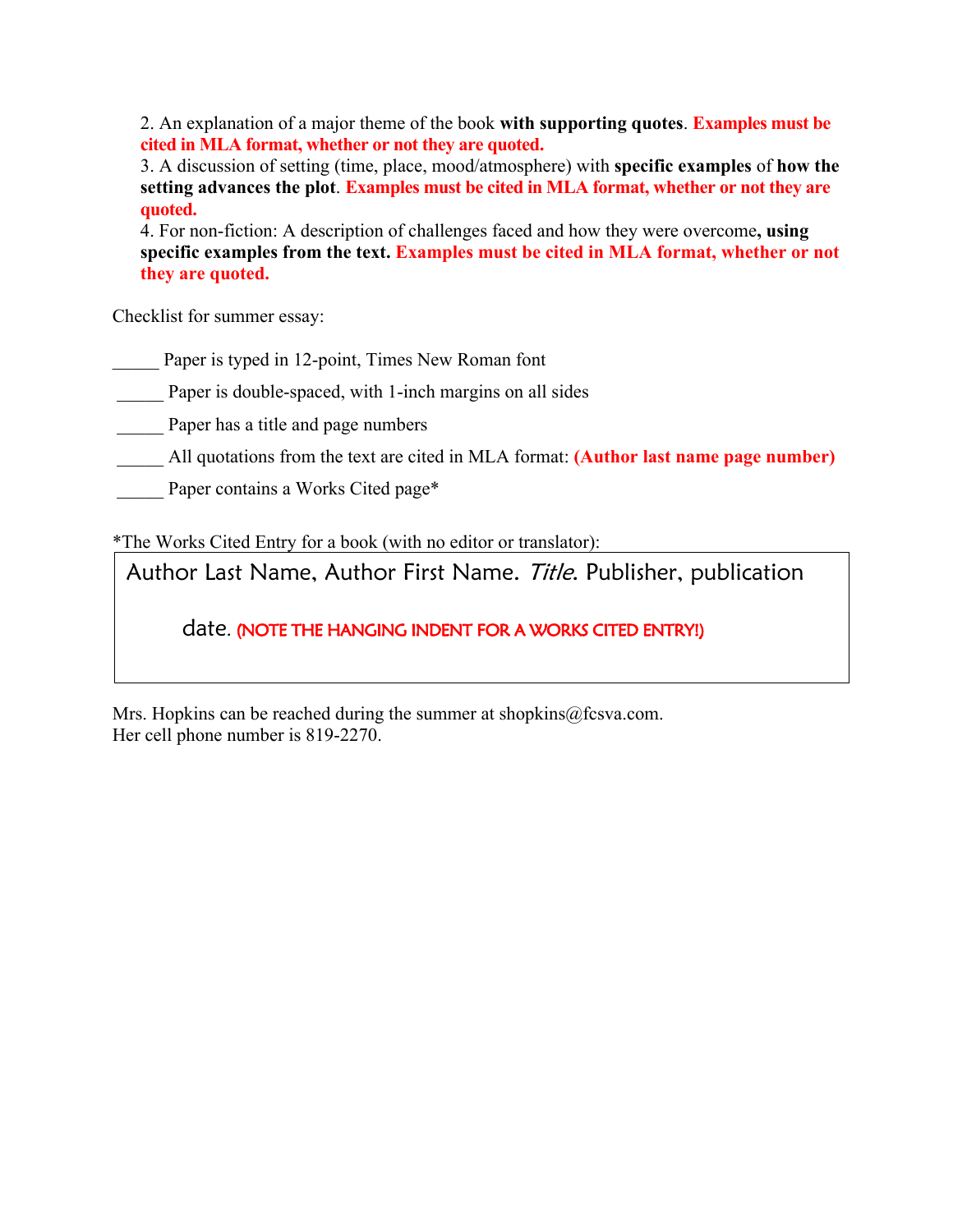Name

### **GIVE THE LINE NUMBERS WITH EACH ANSWER BELOW**

1. Who/what were the first four primordial "beings," according to Hesiod?

- 2. Who/what are the following:
	- a. Chaos
	- b. Gaia
	- c. Tartaros
	- d. Eros
	- e. Erebos
	- f. Ether
	- g. Ouranos
	- h. Pontos
	- i. Okeanos

3. What are the three "separations" described in lines 123-131. How do these separations compare to the Genesis account?

Separation Genesis

4. How did Ouranos try to prevent being overpowered by his offspring?

5. What are the twelve children of Gaia and Ouranos called?

6. How did Kronos try to prevent being overpowered by his offspring?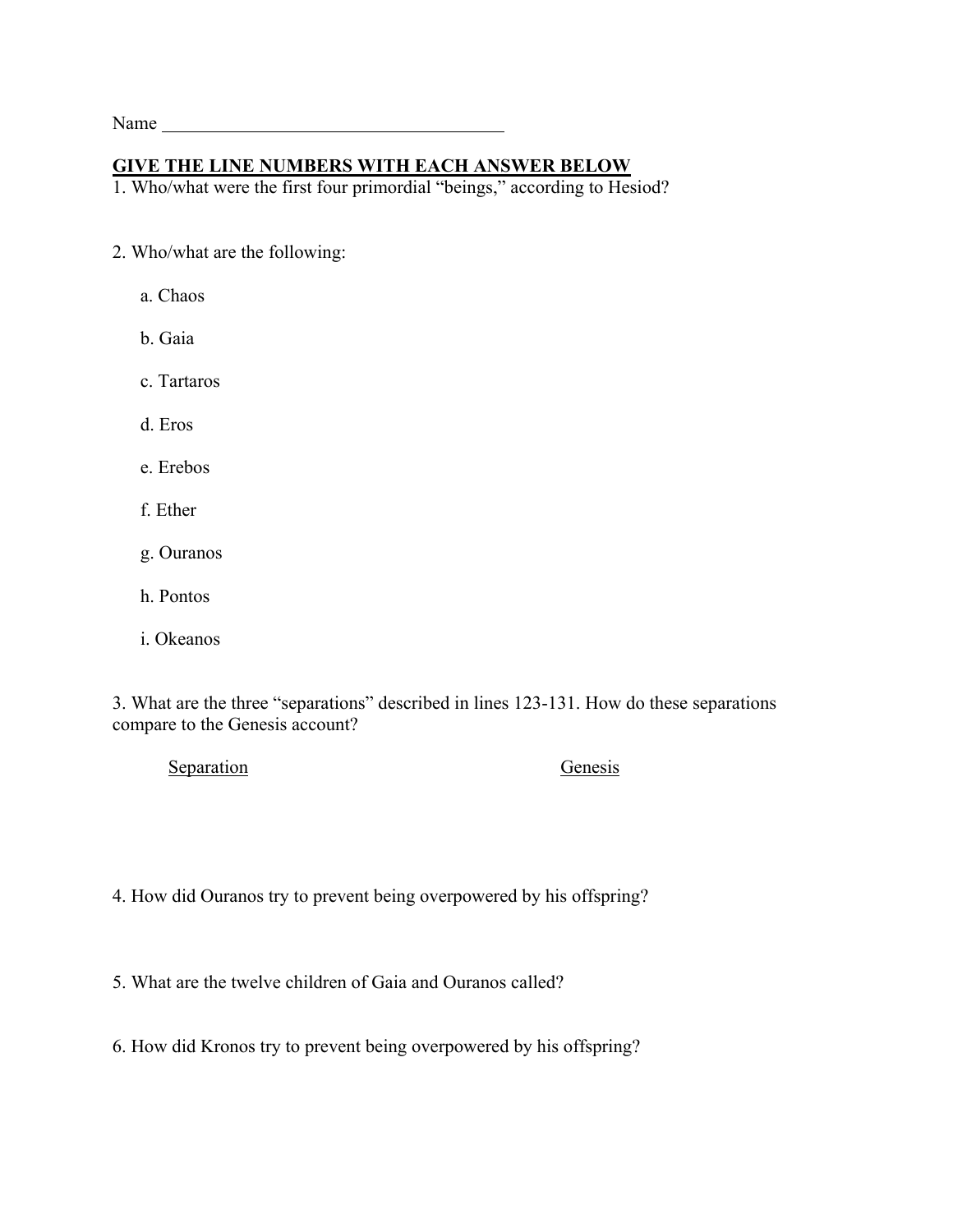7. Why is Zeus considered the "firstborn" of the Olympians even though he was conceived last?

8. What does "Prometheus" mean?

9. How did Prometheus try to trick Zeus during the sacrifices at Mekone?

10. What was Zeus' punishment for Prometheus' trick at Mekone?

11. What was Prometheus' response to this punishment?

12. What was Zeus' punishment to this second act of Prometheus?

13. How was Athena born?

14. Why did Zeus swallow Metis?